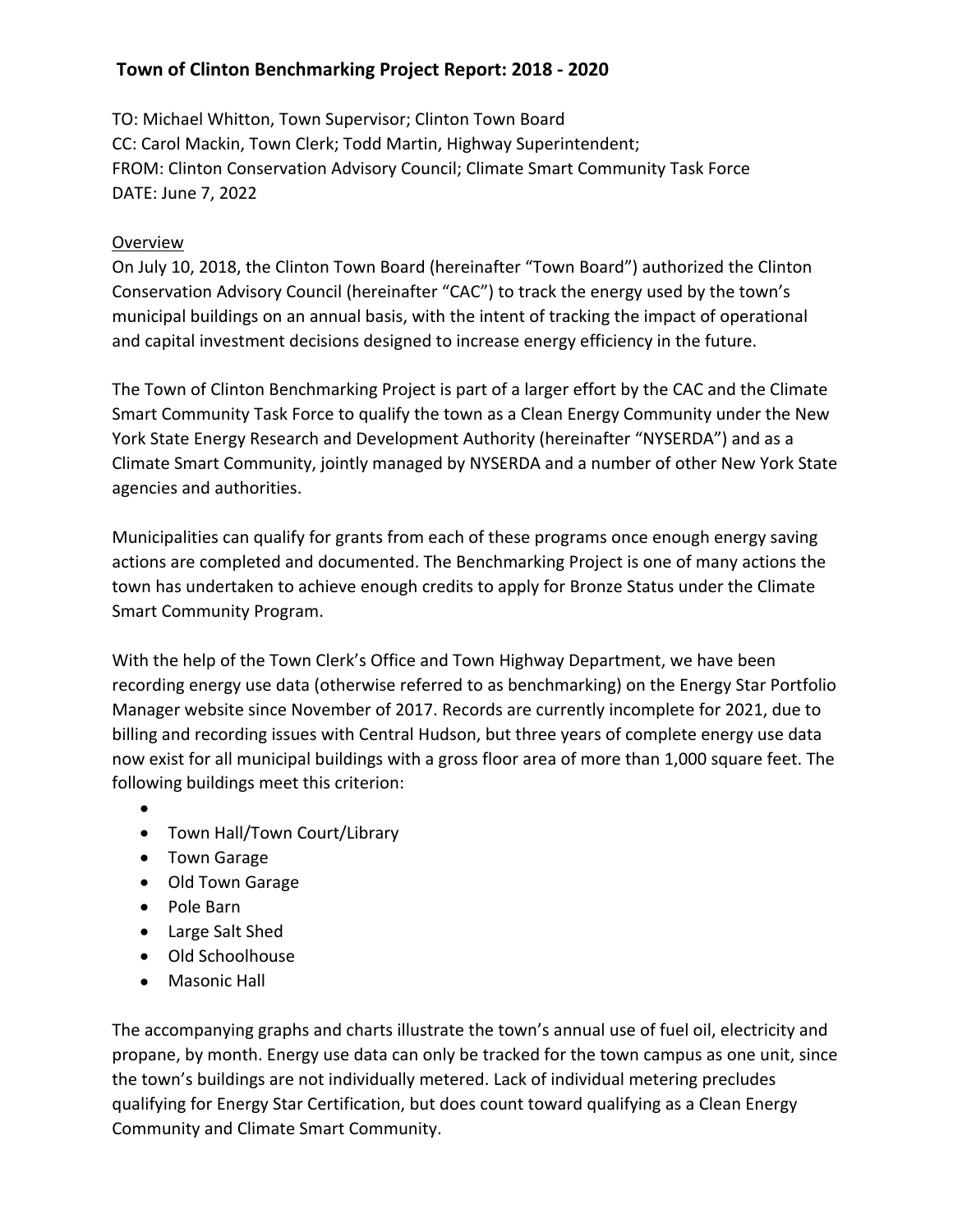These data will be posted on the Town of Clinton's website, for public access, as directed in Schedule A of the Town of Clinton's "Resolution Establishing Energy Benchmarking Requirements for Certain Municipal Buildings", passed in 2018. Data will continue to be published annually in subsequent years.

## Observations on 2018 – 2020 Data

It seems logical that annual energy use on the town campus would be directly affected by the extent of heat and cold in a given year. Annual Heating Degree Days (hereinafter "HDD") and Cooling Degree Days (hereinafter "CDD") were obtained from the Energy Star Portfolio Manager website for zip code 12514. To match our energy reporting "years" (driven by Central Hudson billing cycles and an attempt to avoid breaking up natural seasonal cycles), are as follows:

| Year                         | <b>Heating Degree Days</b> | Cooling Degree Days |
|------------------------------|----------------------------|---------------------|
| Nov. 1, 2017 - Oct. 31, 2018 | 6,089°Farenheit            | 924°Farenheit       |
| Nov. 1, 2018 - Oct. 31, 2019 | 5,708°Farenheit            | 780°Farenheit       |
| Nov. 1, 2019 - Oct. 31, 2020 | 5,658°Farenheit            | 988°Farenheit       |

 Surprisingly, there does not seem to be a direct correlation between HDD/CDD and fuel oil/propane or electricity use, with highest fuel oil/propane use in the year of lowest HDD and highest electricity use in the year of lowest CDD. This indicates that other factors must be involved and deserves additional scrutiny. In the future, we will keep a closer record of the town's energy-saving actions related to the town campus in an effort to better understand our energy use patterns.

On an encouraging note, however, since the town joined the Community Choice Aggregation Program in 2020, all of our electricity is being sourced from renewable energy generated in New York State, and is responsible for no Greenhouse Gas (hereinafter GHG) emissions. Since about half of our energy use is electricity, this represents a general reduction in our GHG emissions.

## Glossary of Terms **kBtu**: 1000 British thermal units

**Btu**: 1 British thermal unit, or the amount of energy required to heat 1 pound of water 1 degree Farenheit (that is, approximately the heat generated by burning 1 wooden match stick).

**HDD (Heating Degree Days):** the equivalent number of days you would have to heat your building by 1 degree to accommodate the heating requirement relative to a base of 65°F. For example, if you have a day on which the temperature is 55°F degrees, that day is worth 10 Heating Degree Days because it is 10 degrees below 65°F. HDD is calculated in this way for each day of the year and summed up to get the total annual HDD.

**CDD (Cooling Degree Days):** the equivalent number of days you would have to cool your building by 1 degree to accommodate the cooling requirement relative to a base of 65°F. For